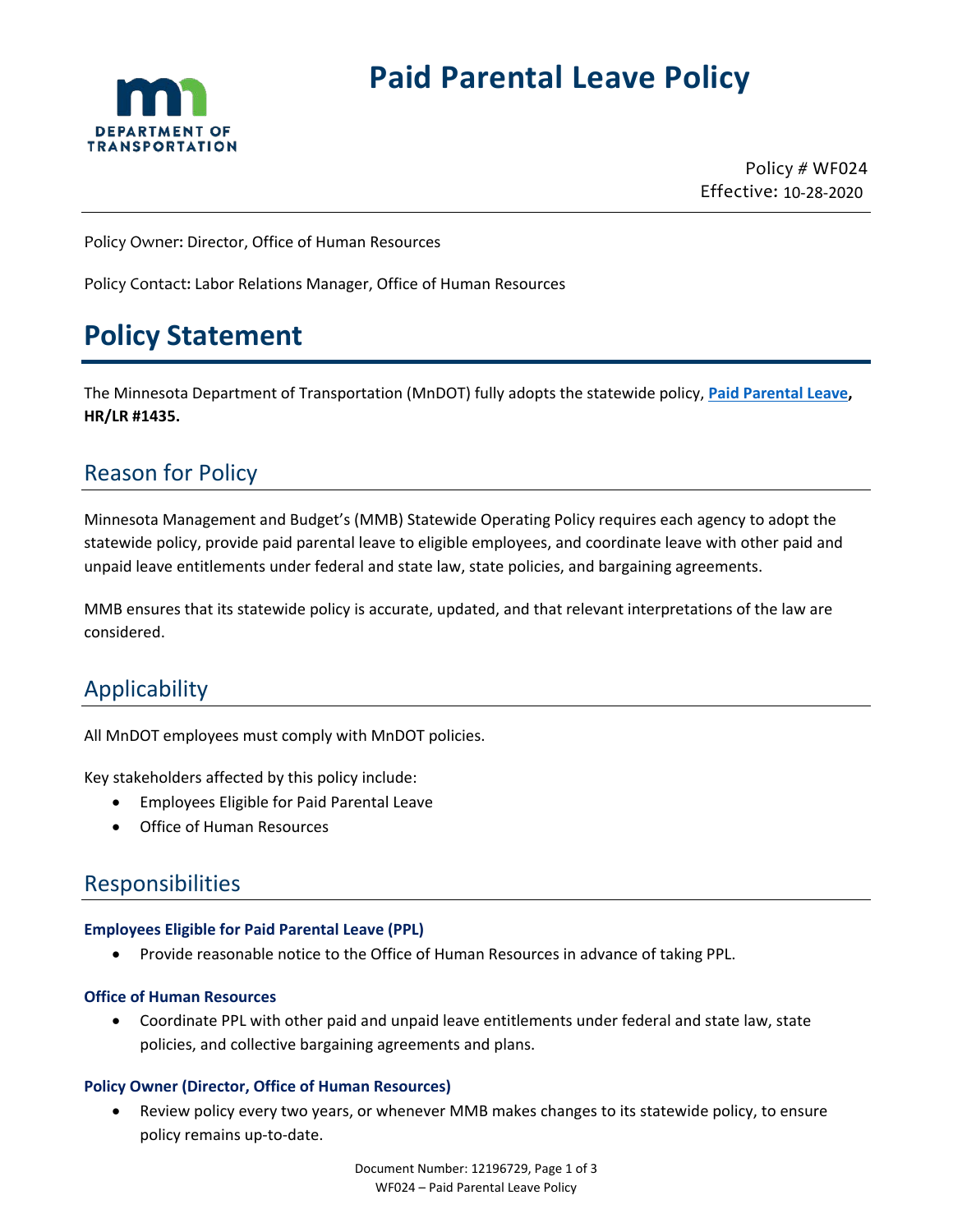- Work with Policy Coordinator to revise policy, as needed.
- Communicate new policies as well as revisions, reviews, and retirements to stakeholders.

### Resources & Related Information

#### **Resources**

- [Statewide Policy, Paid Parental Leave, HR/LR #1435](https://mn.gov/mmb-stat/policies/1435-PaidParentalLeave.pdf) (pdf)
- [General Memo 2016-1, Paid Parental Leave: Frequently Asked Questions \(](https://mn.gov/mmb-stat/policies/1435-paid-parental-leave-memo.pdf)pdf)
- [State Parenting Leave Statute §181.941](https://www.revisor.mn.gov/statutes/cite/181.941)
- [Family Medical Leave Policy](http://www.dot.state.mn.us/policy/hr/hr004.html)
- [Collective Bargaining Agreements and Plans](https://mn.gov/mmb/employee-relations/labor-relations/labor/)
- MnDOT's [Policy Website](http://www.dot.state.mn.us/policy/index.html)

### History & Updates

#### Title: *Paid Parental Leave Policy (2020)*

| <b>Revision</b>          | <b>Date</b> | <b>Comments</b>       |
|--------------------------|-------------|-----------------------|
| <b>Initial Adoption</b>  | 10-28-2020  | Policy #WF024 adopted |
| 1 <sup>st</sup> Revision |             |                       |
| 2 <sup>nd</sup> Revision |             |                       |
| 3rd Revision             |             |                       |